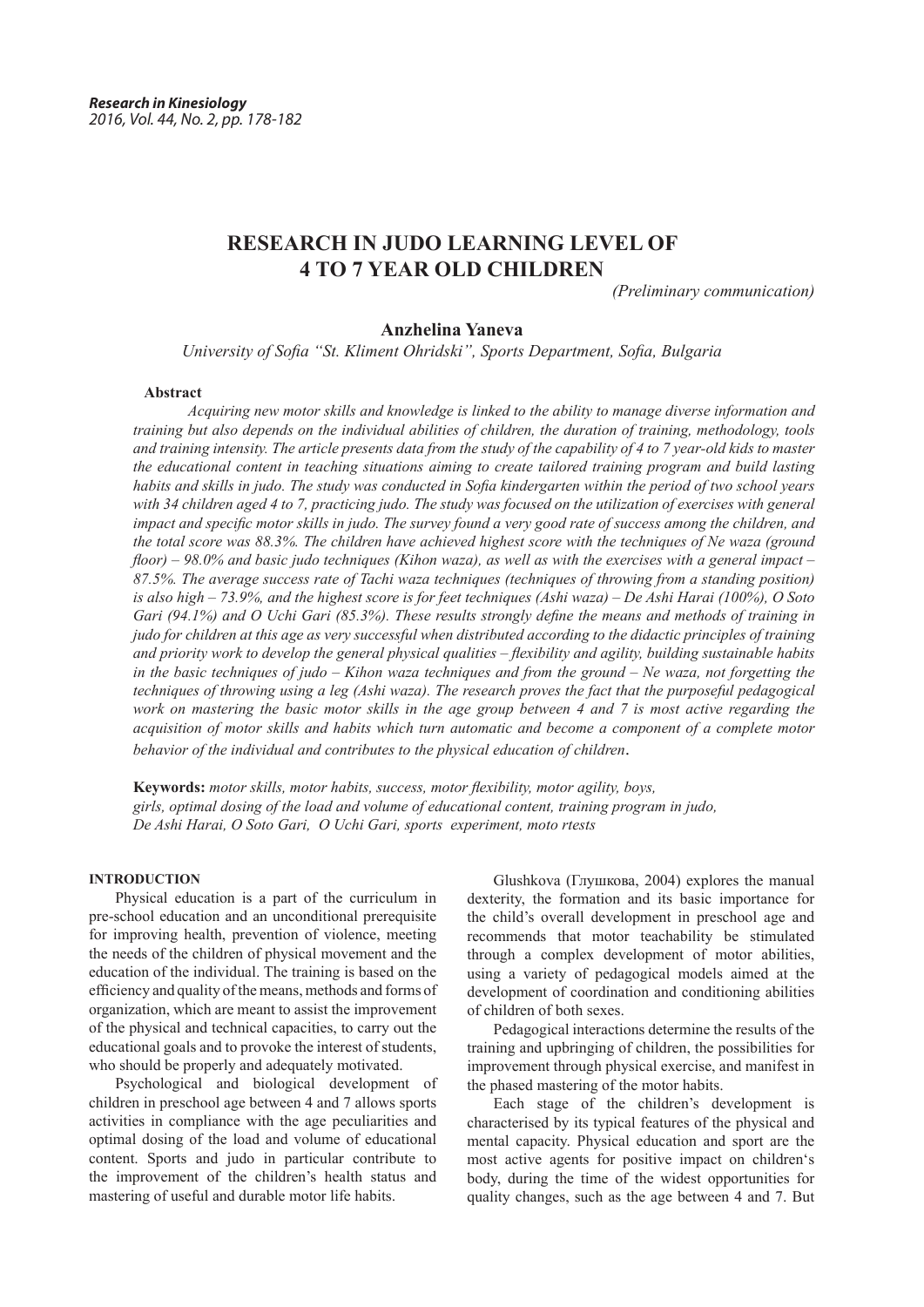despite these impacts, opportunities for educational content at the time of pedagogical interaction must be consistent with the age characteristics (Gurov (Гюров), 2002; Popova (Попова), 1987; Gregorc, J. & Meshko (Meško), 2016).

Taking into consideration the age characteristics of children, their capabilities and preferences, the teacher should distribute different types of activities that do not exceed the capabilities of the child. It is necessary to place tough but achievable tasks to develop the child to enable him or her to consciously direct their behaviour, to build skills in order to achieve the aim (Lenert & Lachman (Ленерт & Лахман), 1981).

The degree of mastering of motor skills and habits is determined by the cognitive abilities of children associated with visual, kinaesthetic and auditory sensomotorics, with the perceptive processes (memory, attention, and thinking) and by their personality traits, such as motivation, character, emotional expression, attitude to the material taught, group or teacher.

The main objective of teaching at this age, in addition to the overall objective of physical education and sports for the biological, psychological and social development, is the accumulation of lasting and right skills, as well as motivation for practising judo (Prokopov (Прокопов), 2004, 2005)

To solve these tasks, it is necessary to explore and experiment with the possibilities of using means and methods, and forms to organize training in judo for children in pre-school age (McGinnis, 2012; Sternberg, 2001)

It is necessary to lay down certain regularities, which are the basis for building the optimum methodology for training in judo and in particular for children aged between 4 and 7 in the conditions of the kindergarten.

For full disclosure of the technical, physical, and mental sides of the theoretical preparation of the children, subject to the research, as well as of the dynamics of development of the various indicators, we have experimented and approbated a battery of tests (Sallis, & Hovell, 1997; Toskić, D. & Toskić, L., 2016) Some of them have dropped out due to inconsistency of purpose or low informational value. For the selection of tests we have also observed the requirements of reliability, validity and objectivity, as well as opportunities for periodic evaluation. Before "testing" the children, we have to explain to them what the requirements are. Unfortunately, as the data from the studied literature and the pedagogical observations show, too little time is dedicated to this explanation in school curricula (Ronen, 1994) This requires very broad theoretical knowledge and practical skills from the teacher. In addition, it is associated with large outlay of time.

*The aim* of the present study was to establish the extent of assimilation of the curriculum in the pedagogical situation of judo in order to build lasting habits and skills. For this purpose, a two year experiment has been

conducted with 34 children, distributed by identical indicators for age, physical and motor capabilities, tested at the beginning of each period for the respective group. The data from primary research (entry) have a normal distribution and are identical, which defines the use of parametric statistical methods for processing of the empirical material.

In the current study the following tasks have been assigned:

1. Study of the degree of mastery of the exercises with total impact.

2. Study of the extent of the specific motor skills in judo.

## **RESULTS AND DISCUSSION**

The technique in judo, as well as the additional exercises that are included in the training process are mainly complex in coordination and conditioning respect and represent a set of simple movements, linked in a certain sequence or performed simultaneously (synchronously).

#### *Degree of mastery of exercises with total impact*

Having in mind the specific physical characteristics of children and not yet well developed physical characteristics, their motor habits and skills are judged on criteria that comply with the necessity for safe and correct memorization the curriculum (Table 1).

The most challenging exercises, side wheel and exercises with a partner like squeezing through and jumping over, are mastered by just over half of the children, as it is noticeable that boys cope a bit better. As regards the exercises with a partner like jumping jacks, the girls do better than boys, which is attributed to the fact that they are more diligent, more focused and disciplined.

From the analysis of the data it is evident that the degree of mastery of exercises by children varies. That is, the abilities for the respective age to master the exercises with general impact are individual and are not identical for all the children, but as a whole it is evident that children successfully master the educational content.

The percentage of success rate is larger with the exercise Forward and Backward Roll over Shoulder. The exercises "cart" and "Moving forward whilst jumping" are very interesting for the children, because these exercises are seen as a race, and at the same time they build quality and an emotional impact is achieved when used in relay-races.

The analysis of the results shows that all exercises with general impact, included in the program of pedagogical interaction, are mastered by children with a very high rate of success (over 87%).

## *Degree of mastery of the specific motor skills*

## *in judo (waza)*

The techniques (waza) in judo can be roughly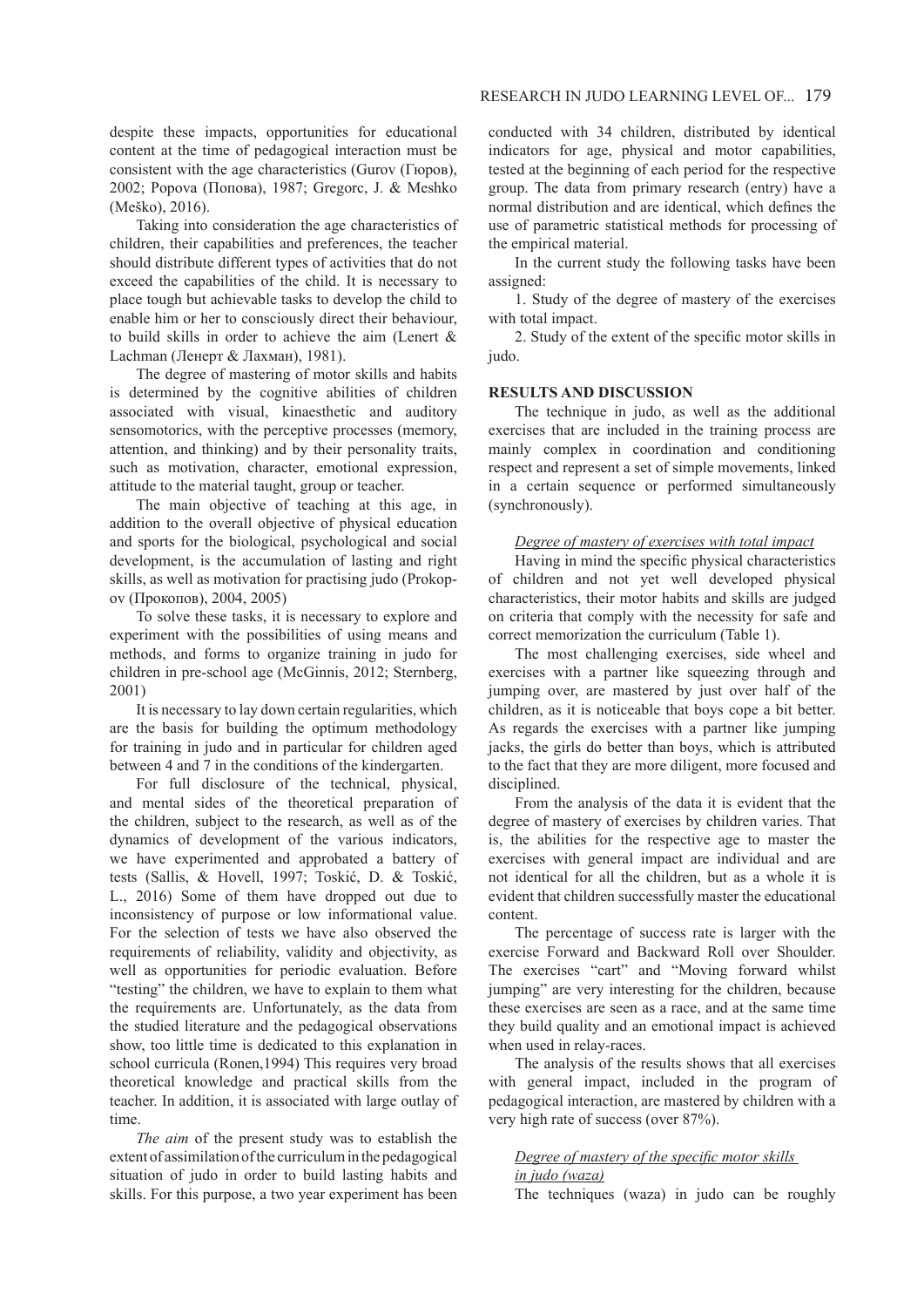# 180 *A. Yaneva*

| $N_2$          |                               | Exercise                              | Ability       | <b>Boys</b> | Girls | Success rate |
|----------------|-------------------------------|---------------------------------------|---------------|-------------|-------|--------------|
| 1              | Moving forward whilst jumping |                                       | Can           | 100         | 100   | 100          |
| 2              | $Cart*$                       |                                       | Can           | 100         | 100   | 100          |
| 3              | Forward Roll over Shoulder    |                                       | Can           | 100         | 100   | 100          |
|                | Backward Roll over Shoulder   |                                       | Can           | 83,3        | 82,9  | 83,2         |
| $\overline{4}$ |                               |                                       | Partially Can | 8,5         | 10,0  | 9,2          |
|                |                               |                                       | Can not       | 8,2         | 7,1   | 7,6          |
|                | Side wheel                    |                                       | Can           | 65,0        | 62,3  | 63,6         |
| 5              |                               |                                       | Partially Can | 10,0        | 16,3  | 13,2         |
|                |                               |                                       | Can not       | 25,0        | 21,4  | 23,2         |
|                |                               |                                       | Can           | 65,0        | 59,6  | 62,3         |
| 6              | Exercises with a              | Squeezing through<br>and jumping over | Partially Can | 20,0        | 33,3  | 26,6         |
|                | partner                       |                                       | Can not       | 15,0        | 7,1   | 11,1         |
| 7              | Jumping jacks                 | Can                                   | 90.0          | 92,9        | 91,2  |              |
|                |                               |                                       | Can not       | 10,0        | 7,1   | 8,8          |
| $\overline{8}$ |                               | Flexibility                           | Can           | 100         | 100   | 100          |
|                |                               | Total success rate                    | Can           | 87,9        | 87,2  | 87,5         |

## *Table 1. Degree of mastering of exercise with general impact (in percentages)*

\* The so-called "cart" exercise is performed by two people. The body of the performer is in a push-up position on the ground, while their legs are held by a partner. The performer of the exercise moves on their hands in various directions, most often

# *Table 2. Degree of mastering of kihon waza (in percentages)*

| Kihon waza                | Ability | <b>Boys</b> | Girls | Success rate |
|---------------------------|---------|-------------|-------|--------------|
| Ushiro ukemi              | Can     | 100         | 100   | 100          |
| Yoko ukemi                | Can     | 100         | 100   | 100          |
| Mae mawari ukemi          | Can     | 80,0        | 85,7  | 82,4         |
|                           | Can not | 20,0        | 14.3  | 17.6         |
| Shisei                    | Can     | 95,0        | 100   | 97.1         |
|                           | Can not | 5,0         |       | 2.9          |
| Shintai                   | Can     | 95,0        | 100   | 97.          |
|                           | Can not | 5.0         |       |              |
| Kuzushi                   | Can     | 85,0        | 85,7  | 85.3         |
|                           | Can not | 15,0        | 14.3  | 14.7         |
| <b>Total Success rate</b> |         | 92,5        | 95,2  | 93,7         |

*Table 3. Degree of mastering of the techniques in nе waza (ground floor position) (in percentages)*

| He waza            | Ability | <b>Boys</b> | Girls | Success rate |
|--------------------|---------|-------------|-------|--------------|
| Hon kesagatame     | ∠an     | 100         | 100   | 100          |
| Yoko shiho gatame  | Can     | 100         | 100   | 100          |
| Tate shiho gatame  | Can     | 95,0        | 92,9  | 94.          |
|                    | Can not | 5.0         |       | 5.9          |
| Total Success rate | Jan     | 98.3        | 97.6  | 98           |

*Table 4. The degree of mastering of judo skills in Tachi waza (techniques at standing position) (in percentages)*

|  | Tachi waza                | Ability | <b>Boys</b> | Girls | Success rate |
|--|---------------------------|---------|-------------|-------|--------------|
|  | De ashi харай             | Can     | 100         | 100   | 100          |
|  | O soto gari               | Can     | 90,0        | 100   | 94.          |
|  |                           | Can not | 10,0        |       | 5.9          |
|  | O uchi gari               | Can     | 85,0        | 85,7  | 85,3         |
|  |                           | Can not | 15,0        | 14.3  | 14.7         |
|  | Ko uchi gari              | Can     | 70,0        | 85,7  | 76,5         |
|  |                           | Can not | 30,0        | 14,3  | 23,5         |
|  | O goshi                   | Can     | 45,0        | 57,1  | 50,0         |
|  |                           | Can not | 55,0        | 42,9  | 50,0         |
|  | Ippon seoi nage           | Can     | 40,0        | 28,6  | 35,3         |
|  |                           | Can not | 60,0        | 71,4  | 64,7         |
|  | <b>Total Success rate</b> | Can     | 71,7        | 76,2  | 73,9         |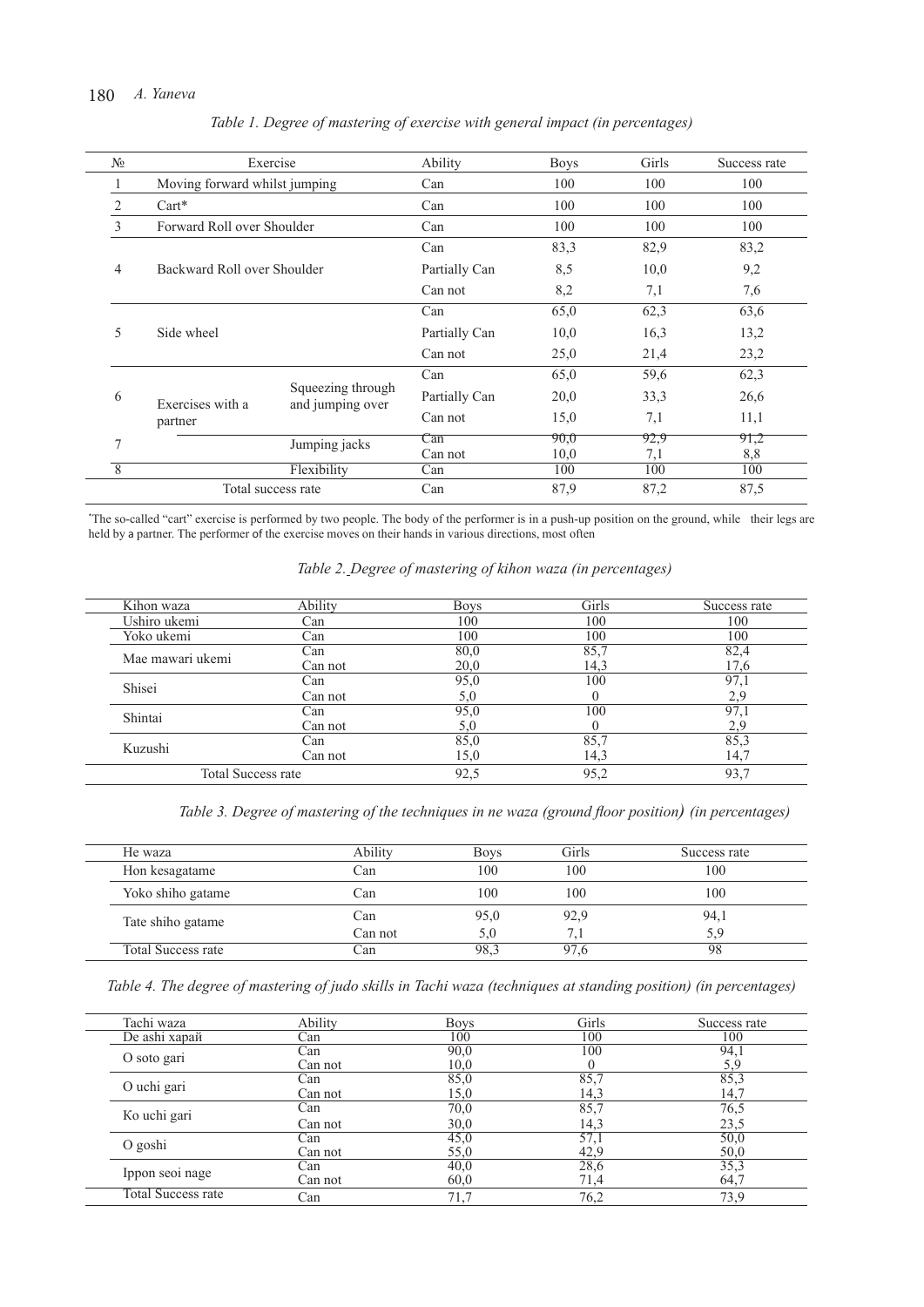subdivided into basic and special. Kihon waza – the main (basic) techniques are all movements and standing positions in upright and low position of the body, which are a prerequisite for the realization of the special techniques in every martial art. Kihon waza is the main technique in judo, which children need to master before they begin training the special techniques (Table 2).

Kihon waza (basic techniques in judo) are the techniques by which the beginner is introduced in judo. These are the techniques of standing (Shisei), moving (Shintai) clamps (Kumi kata), falling (ukemi) and pulling off balance (Kuzushi). "With the kihon-waza *you can't win but it's part of the way to perfection*." (Prokopov (Прокопов), 2004)

Proper mastery of these techniques helps for the correct mastery of the techniques coming next on the difficulty scale, namely the special judo techniques-Tachi waza (techniques of standing position – throwing down), ne waza (techniques of controlling at ground floor position – constrictions, keys, detentions) and atemi waza (striking techniques). Children are not taught some of these techniques, such atemi waza, and keys and constrictions in ne waza and self-sacrifice techniques in tachi waza.

The process of teaching the kihon waza is boring for young children. This makes it necessary to use many and varied means and methods, and the most commonly used method is the game.

Special techniques in Kodokan judo are "all rational actions or their combinations, referred to as the techniques or their combinations, in accordance with the principle of the most efficient use of power and leading directly to winning over one or more opponents. (Prokopov (Прокопов),. 2005) Special techniques are subdivided into techniques at a standing position (tachi waza) and ground floor position techniques (ne waza).

The ne waza techniques are mastered very well by children and are suitable for loading – emotional and physical and for improvement in yaku soku geiko. Table 3 shows the success rate and the relationship between the techniques Hon kesagatame, Yoko shiho gatame and Tate shiho gatame.

Table 3 shows that the success rate in the waza techniques notincluded in the program of study is very good – 98%, with only 5% and 7% in boys with the girls cannot learn the art Tate shiho gatame.

During the first year of training the kids continue mastering the techniques from a stand in a static position. A crucial difficulty is the assimilation of the techniques on the fly, but in the second year it becomes a fact. The improvement of the indicators of children, especially after the first year, is also the result of the accumulation of self-confidence for dealing with different situations and specific terminology, as well as the acquired degree in judo.

From table 4 you can trace the degree of success of the techniques in Tachiwaza.

Children learn relatively easy the techniques De ashi haray O soto gari, and O uchi gari. All children have mastered the technique De ashi haray, only two have failed to learn successfully O soto gari. The success rate for O uchi gari is also great (85,3%), which confirms the correct inclusion of these three techniques in the curriculum for the studied age group. All the three techniques are from the Group of ashi waza (techniques with legs), which, in our view, are more easily absorbed by small children. The control during the implementation of the technique is applied easier, and last but not least, these techniques are performed without lifting (i.e. without the partner being lifted from the ground).

Only 11 children (32%) of the trainees have mastered the technique Ippon seoi nage, 17 children (50%) have mastered O goshi and 26 (76.5%) Ko uchi gari, which proves our opinion that these techniques should be included in a later stage of teaching this age group (Table 4).

With these techniques the following results are observed – the girls master the technique better. O goshi (big pelvic throwing), the technique is executed with a solid pelvic contact with uke's body and less effort in the arms (57.1%). Boys master the technique Ippon seoi nage (shoulder throwing with one hand) better. During the performance of this technique uke is raised (up) on the back with the help of hands. With Ippon seoi nage work with your hands and the low squatting have priority, which requires a good physical preparation, which is why we have included it in a later stage in the preparation of the small judo trainees.

These studies are of great importance in the preparation of the methodology. The fact observed in this study, that some techniques in judo are mastered harder or not mastered at all by the the majority of children, has led us to the conclusion that the inclusion of these techniques can and should be done at a later stage. The techniques Ippon seoi nage for example, Ko uchi gari and O goshi have not been mastered by 68% – and that is the reason not to include them in the early stages of VI kyu. These techniques have been included in the curriculum of the last two grades of VI kyu – white belt with a blue and brown ribbon. In fact, there's no reason for kids not to be acquainted with these techniques at an earlier stage, but mastering them should not be required as a result.

In conclusion, it can be said that children master with a high degree of success the exercises and techniques during the pedagogical process of judo in the conditions of the kindergarten (Fig. 1)

The overall success rate, as well as the success rate for exercises with general impact is over 88%, while the success rate in the techniques of uadza and kihon uadza is over 93%.

These results clearly confirm the correctness of the means and methods of training in judo for children at this age. They comply both with the age features of children and with the didactic principles of training. The training is targeted to the development of the general physical qualities, primarily for the development of the qualities of flexibility and agility, to absorb permanent skills and